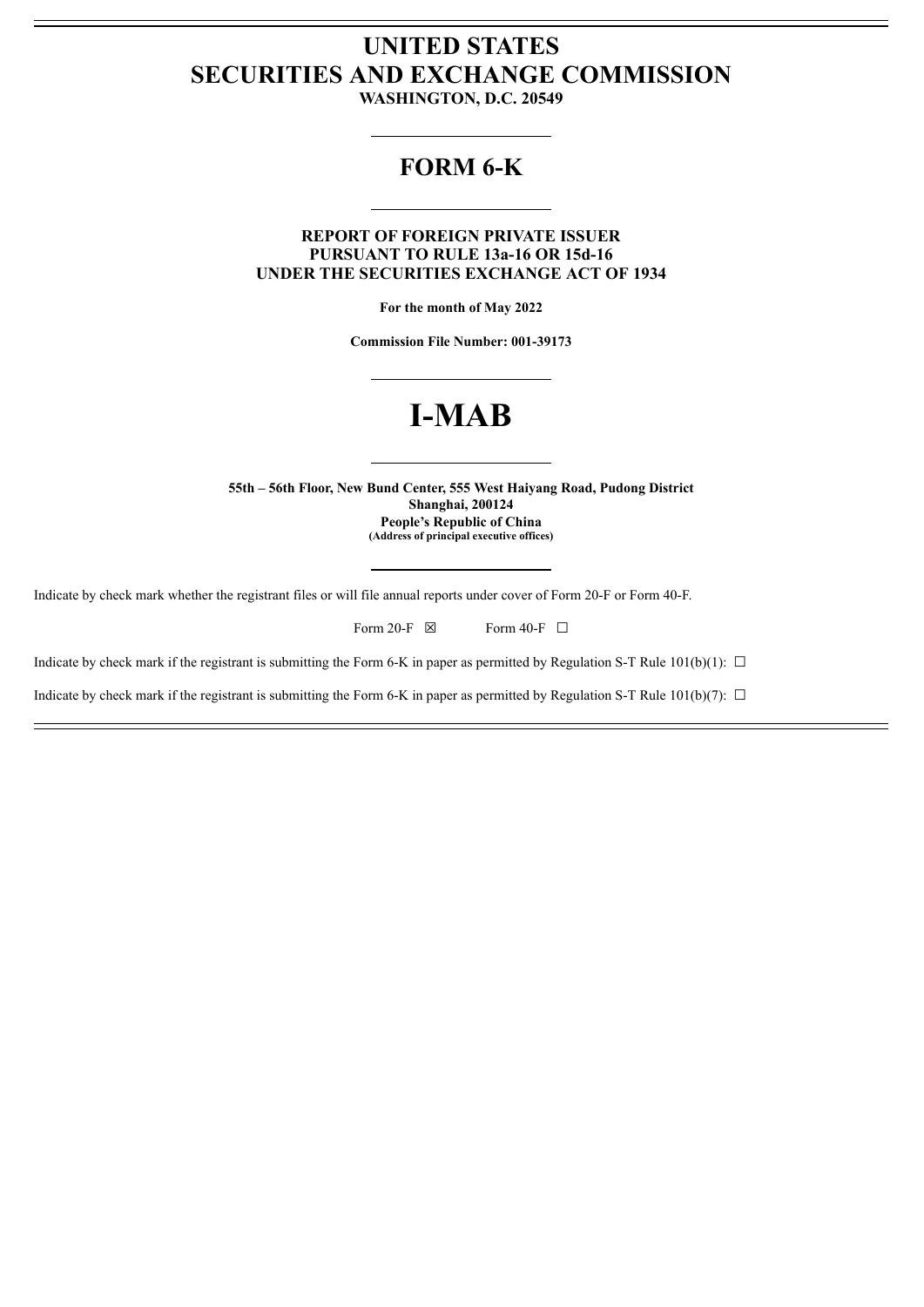#### **I-MAB Published First ESG Report**

I-Mab ("I-Mab" or the "Company") (Nasdaq: IMAB), a clinical-stage biopharmaceutical company committed to the discovery, development, and commercialization of novel biologics, today announced that the Company published its first Environment, Social and Governance Report (the "ESG Report") on May 18, 2022. The ESG Report can be accessed on the Company's investor relations website at ir.i-mabbiopharma.com.